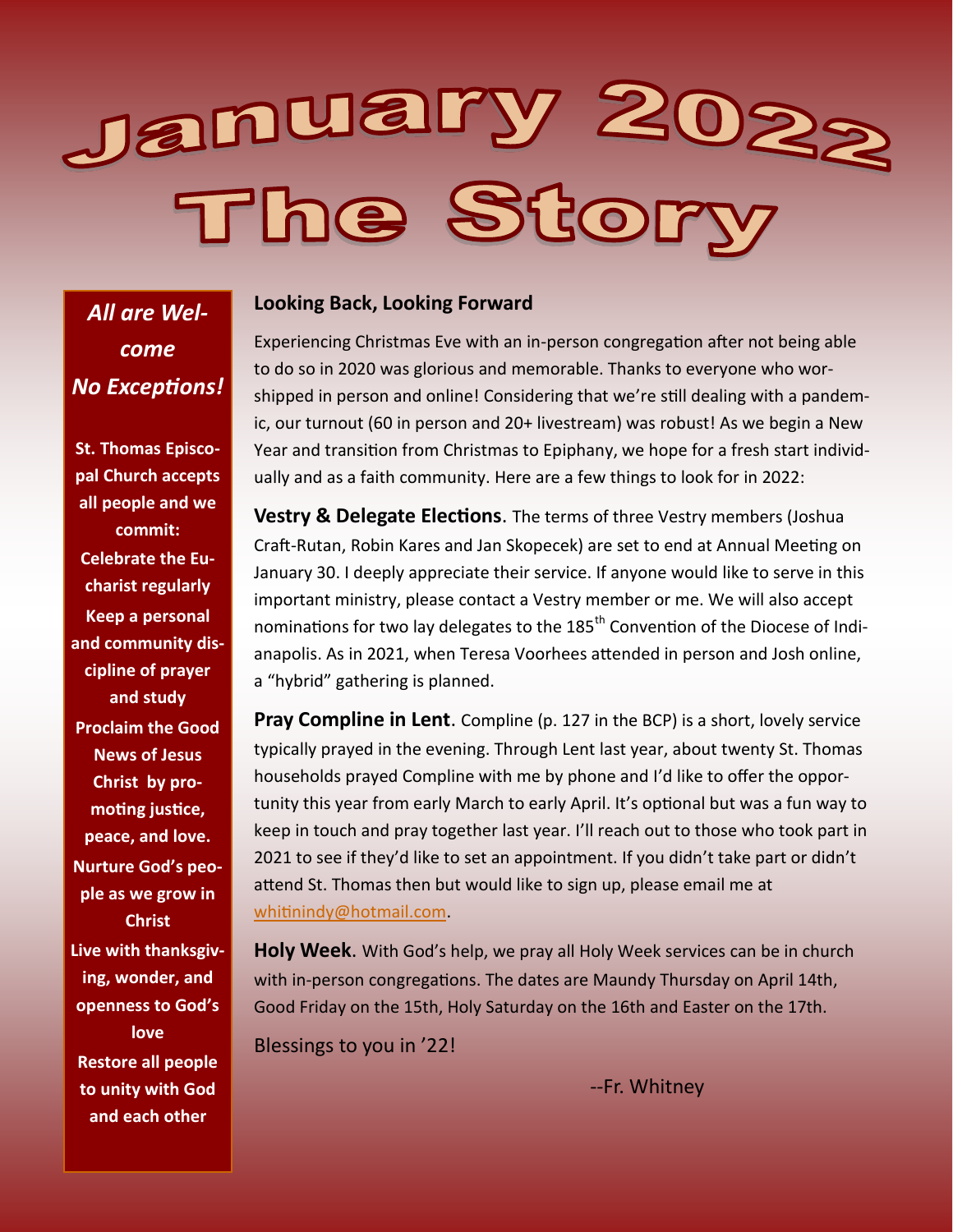#### **Interchurch Pantry Seeks Items**

Thanks to everyone who donated items in December on behalf of St. Thomas for the Interchurch Food Pantry of Johnson County.

For January the Food Pantry is asking for paper goods (paper plates, napkins, paper towels, cups,



etc.) and personal hygiene items. We will be collecting donations at church on **January 16th**, the third Sunday of the month. Please contact Cheryl Faust if you would like to help: 317-374-3197 or mammyfaust@hotmail.com



# **ANNUAL MEETING**

St. Thomas Episcopal Church's Annual Meeting will take place on January 30th following the 10 AM service. We will gather in Halladay Hall. There may be an online version available to those that are not able to attend in person, please watch your email for in-

formation. Yearly reports will be given. Vestry members and Diocesan convention delegates will be elected. If you are interested in serving, please contact a Vestry member (listed on the last page of the newsletter).

# Pay Pledges Online

**The Bishop's office is continuing to process online gifts on behalf of congregations. If you wish to pay your pledge online, visit [Give Now](https://onrealm.org/indydio/-/give/covid19)  [\(onrealm.org\)](https://onrealm.org/indydio/-/give/covid19) and select Give to a Congregation. Then select St. Thomas—Franklin.** 

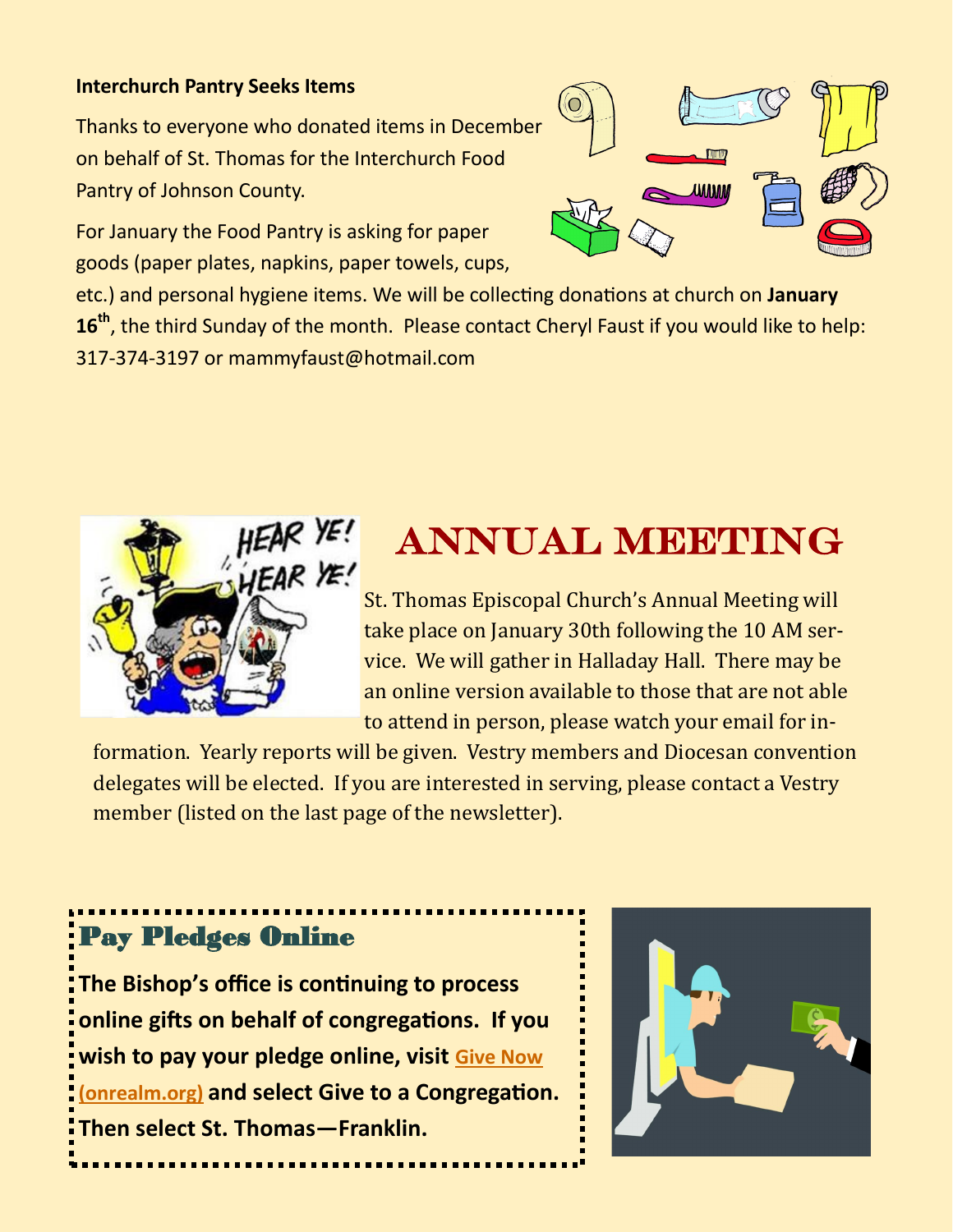# *Ideas for your New Year's Resolution:*

- Start a Journal
- Give more compliments
- Put your bills on autopay to save time and money
- Send more cards
- Practice saying 'no'
- Take a break from social media
- Join a gym
- Reduce your single-use plastic consumption
- Go to bed and wake up at the same times each day
- Read more books
- Choose the stairs or park farther from the door
- Drink more water
- 

# *Ling*<br>Crabby Road  $1 - 7 - 14$ I set out a box of donuts at work today just to see how many New Year's resolutions I could mess with. maxine.com rww.facebook.com/maxine @Hallmark Licensing, LLC

#### • Volunteer at least once a month **Poinsettias and Trees**

**Thank you to everyone who contributed to the Christmas Greenery Fund and to those who helped green the** 

#### **church. You are appreciated!**

**Soon it will be time for all of it to be put away until next Christmas season. If you would like a poinsettia or one of the trees, please help** 

**yourself. The trees can be planted in your yard. Please take the poinsettias from in front of the altar before choosing ones from behind the altar. Questions? Contact Karen Smith at 317-201-8128.** 

# NEED TO GET IN touch with the church or Clinic?

## CONTACT INFO:

St. Thomas Church 600 Paul Hand Blvd Franklin, IN 46131 317-535-8985 stthomasepis@aol.com

St. Thomas Clinic 317-535-6057 stthomasclinic@aol.com